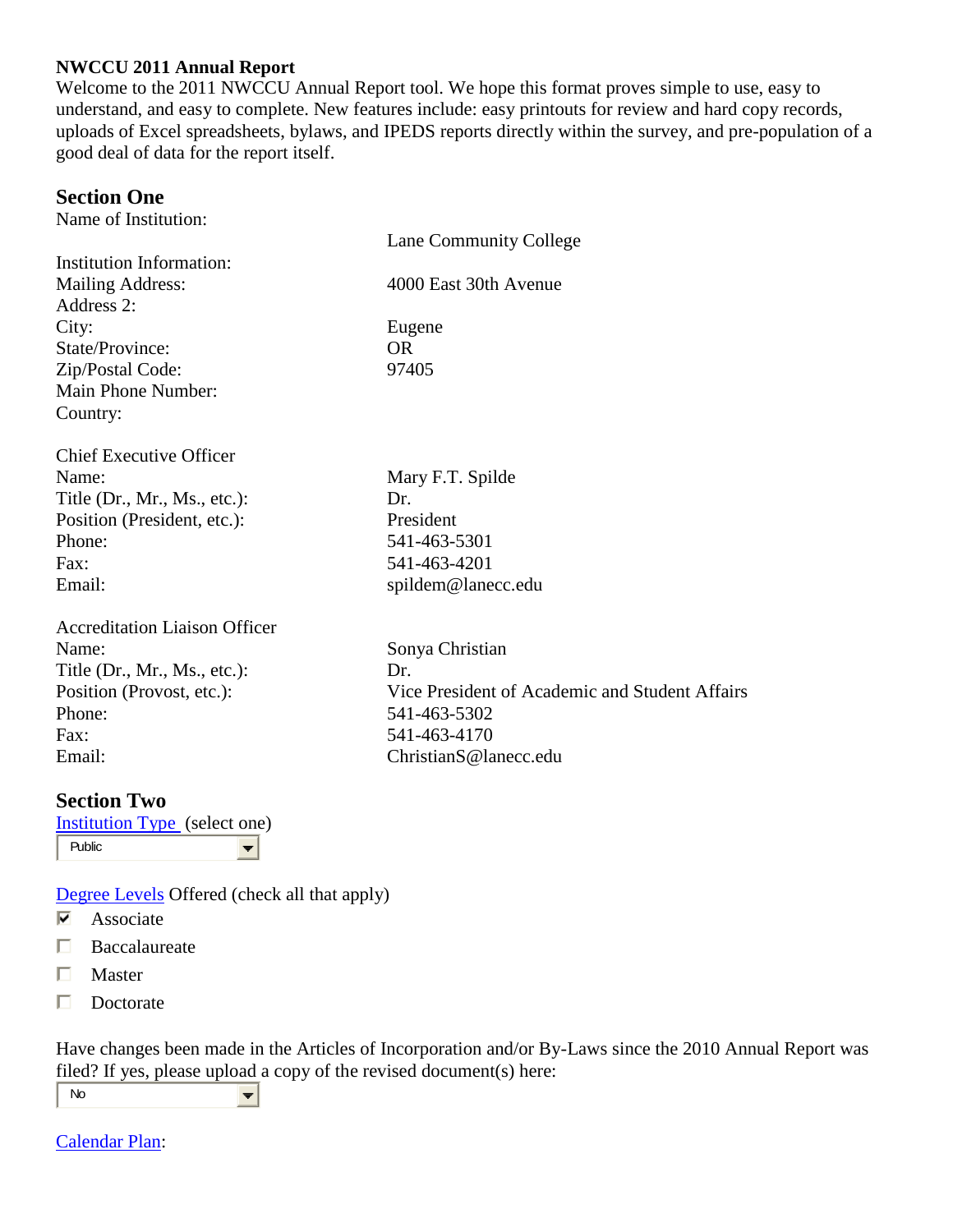- О Semester
- $\odot$ **Ouarter**
- 4-1-4 О
- $\circ$ Trimester
- $\circ$ **Other**

**[Students](http://www.nwccu.org/Pubs%20Forms%20and%20Updates/Forms/ARFAQ.htm#7)** (all locations)

|                              | <b>Unduplicated Headcount</b> | <b>Full-Time Equivalent (FTE)</b> |
|------------------------------|-------------------------------|-----------------------------------|
| (a) Undergraduate            | 11,067                        | 3,236.9                           |
| (b) Graduate (if applicable) | n/a                           | n/a                               |
| (c) Unclassified             | 941                           | 176.6                             |
| <b>TOTALS</b>                | 12.691                        | 3.607.7                           |

**[Faculty](http://www.nwccu.org/Pubs%20Forms%20and%20Updates/Forms/ARFAQ.htm#8)** (all locations)

|               | <b>Unduplicated Headcount</b> | <b>Full-Time Equivalent (FTE)</b> |
|---------------|-------------------------------|-----------------------------------|
| (a) Full-Time | 250                           | 237.44                            |
| (b) Part-Time | 394                           | 218.91                            |
| <b>TOTALS</b> | 644                           | 456.35                            |

Institutional Finances:

(All institutions respond. If NONE, indicate N/A.)

[For definitions, click here.](http://www.nwccu.org/Pubs%20Forms%20and%20Updates/Forms/ARFAQ.htm#9) Please upload a copy of the 2010-2011 IPEDS Finance Report.

| <b>Expenses</b>            | \$149,707,786 |  |  |
|----------------------------|---------------|--|--|
| <b>Operating Deficit</b>   | <b>NONE</b>   |  |  |
| <b>Accumulated Deficit</b> | <b>NONE</b>   |  |  |

[Cohort default rate](http://www.nwccu.org/Pubs%20Forms%20and%20Updates/Forms/ARFAQ.htm#13) on Title IV, HEA subsidized and unsubsidized loans in which the student is the designated borrower for the cohort fiscal year of 2008 ending September 30, 2009. Do not include loans made directly to parents, such as PLUS loans.

Cohort fiscal year 2008 Default Rate: 9%

Does your institution use its accreditation or pre-accreditation with the Northwest Commission on Colleges and Universities to establish eligibility to participate in Higher Education Act (HEA) programs, including Title IV funding?

 $\odot$ Yes

No О

## **Section Three**

New degree/certificate programs offered since your 2010 Annual Report was filed. If *NONE,* so indicate.

| <b>Certificate/Degree Level</b>               | <b>Program Name</b>                                                                                                          | <b>Discipline or Program Area</b>         |
|-----------------------------------------------|------------------------------------------------------------------------------------------------------------------------------|-------------------------------------------|
| 1. Career Pathway Certificate (12-44 credits) | <b>Construction Technology:</b><br><b>Landscape Construction</b>                                                             | Construction                              |
| 2. Career Pathway Certificate (12-44 credits) | Dietary Manager                                                                                                              | <b>Health Professions</b>                 |
| 3. Career Pathway Certificate (12-44 credits) | <b>Computer Information</b><br>Systems - Health<br><b>Informatics:</b> Health<br><b>Information Technology</b><br>Specialist | <b>Computer Information</b><br>Technology |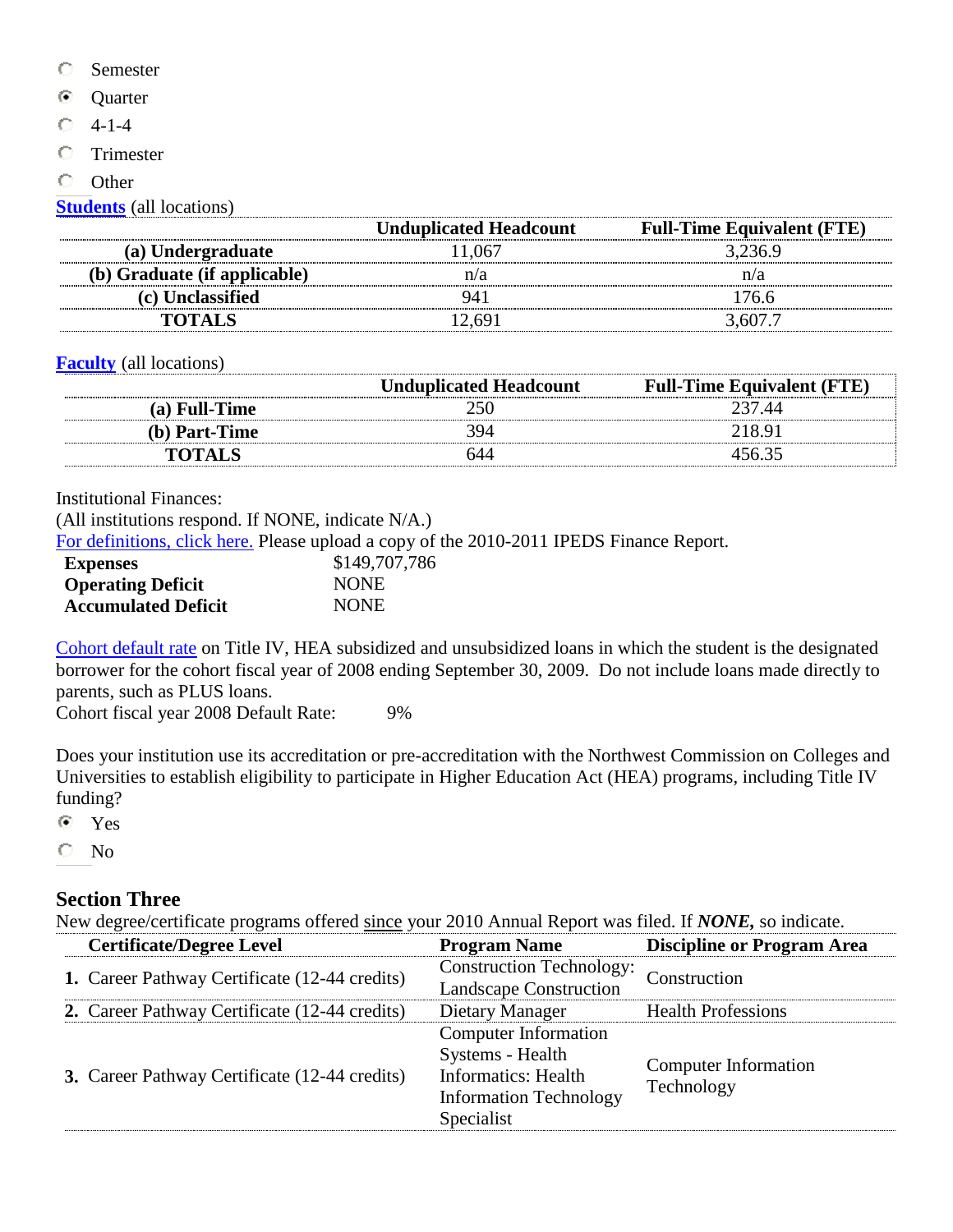# **Section Four**

Degree/Certificate programs of 30 semester/45 quarter credits or more in length terminated in 2010-2011. If *NONE,* so indicate.

| <b>Certificate/Degree Level</b> | <b>Program Name</b> | Discipline of |
|---------------------------------|---------------------|---------------|
| MANIE                           |                     |               |

#### **Certificate Program Area**

**1.** NONE

## **Section Five**

Contractual relationships with non-accredited organizations. [\(See Commission Policy A-6\)](http://www.nwccu.org/Standards%20and%20Policies/Operational%20Policies/Policy%20A6/Operational%20Policy%20A6.htm) If *NONE,* so indicate. List academic credit program(s)/course(s) operated jointly in contractual relationships with external organizations. Exclude student teaching partnerships, research contracts, contracts for non-credit offerings, etc. If your list is longer than ten entries, please create the list using the headings we have specified and upload it in the box provided as an Excel spreadsheet.

| a) Degree/Certificate Level | b) Program(s)/Course(s)<br>Name(s)                                                                         | c) External Agency/Organization                                | d) Student Headcount          |
|-----------------------------|------------------------------------------------------------------------------------------------------------|----------------------------------------------------------------|-------------------------------|
| Associate/Certificate       | Electrician Apprenticeship<br>Mid-Oregon Independent<br><b>Electrical Contractors JATC</b><br>Technologies |                                                                | 63                            |
| Associate/Certificate       | Electrician Apprenticeship<br>Technologies                                                                 | Lane County Industrial<br><b>Electrical JATC</b>               | 26                            |
| Associate/Certificate       | Electrician Apprenticeship<br>Technologies                                                                 | Southern Willamette Valley<br>Limited Energy JATC              | 17                            |
| Associate/Certificate       | Electrician Apprenticeship<br>Technologies                                                                 | Southern Oregon<br><b>Limited Electrical JATC</b>              | 10                            |
| Associate/Certificate       | Electrician Apprenticeship<br>Area IV Independent TAC<br>Technologies                                      |                                                                | 5                             |
| Associate/Certificate       | Construction Technology,<br>General Apprenticeship                                                         | Northwest College<br>of Construction                           |                               |
| Associate/Certificate       | Construction Technology,<br>General Apprenticeship                                                         | Area IV Independent TAC                                        | 7                             |
| Associate/Certificate       | Construction Technology,<br>General Apprenticeship                                                         | Area III Plumbers JATC                                         | 22                            |
| Associate/Certificate       | Construction Technology,<br>General Apprenticeship                                                         | Area III Sheet Metal/HVAC<br><b>Environmental Systems JATC</b> | 14 (6 HVAC,<br>8 Sheet Metal) |

# **Section Six**

Substantive Changes including degree or certificate programs planned for 2011-2012. [\(See Commission Policy](http://www.nwccu.org/Standards%20and%20Policies/Operational%20Policies/Policy%20A2/Operational%20Policy%20A2.htm)  [A-2.](http://www.nwccu.org/Standards%20and%20Policies/Operational%20Policies/Policy%20A2/Operational%20Policy%20A2.htm) This listing does **not** substitute for formal substantive change submission to NWCCU.) If *NONE,* so indicate. If your list is longer than ten entries, please feel free to create the list using the headings we have specified and upload it in the box provided as an Excel spreadsheet.

| a) Degree/Certificate Level                             | b) Program Name                                                                             | c) Discipline or Program Area          |
|---------------------------------------------------------|---------------------------------------------------------------------------------------------|----------------------------------------|
| Certificate, 1 year                                     | Web Design                                                                                  | <b>Computer Information Technology</b> |
| <b>Associate of Applied Science</b>                     | Geographic Information<br>Science and Technology                                            | Geography / Computer Science           |
| <b>Associate of Applied Science</b>                     | New Media Journalism                                                                        | Multimedia/Arts                        |
| <b>Associate of Applied Science</b>                     | <b>Community Organizer</b>                                                                  | Peace Studies/Political Science        |
| Career Pathway Certificate<br>$(12-44 \text{ credits})$ | <b>Computer Network Operations:</b><br><b>Computer Network Monitoring</b><br>and Management | <b>Computer Science</b>                |
| Career Pathway Certificate<br>$(12-44 \text{ credits})$ | <b>Basic Healthcare</b>                                                                     | <b>Health Professions</b>              |
| Career Pathway Certificate<br>$(12-44 \text{ credits})$ | Early Childhood Education:<br>Guidance and Curriculum                                       | Early Childhood Education              |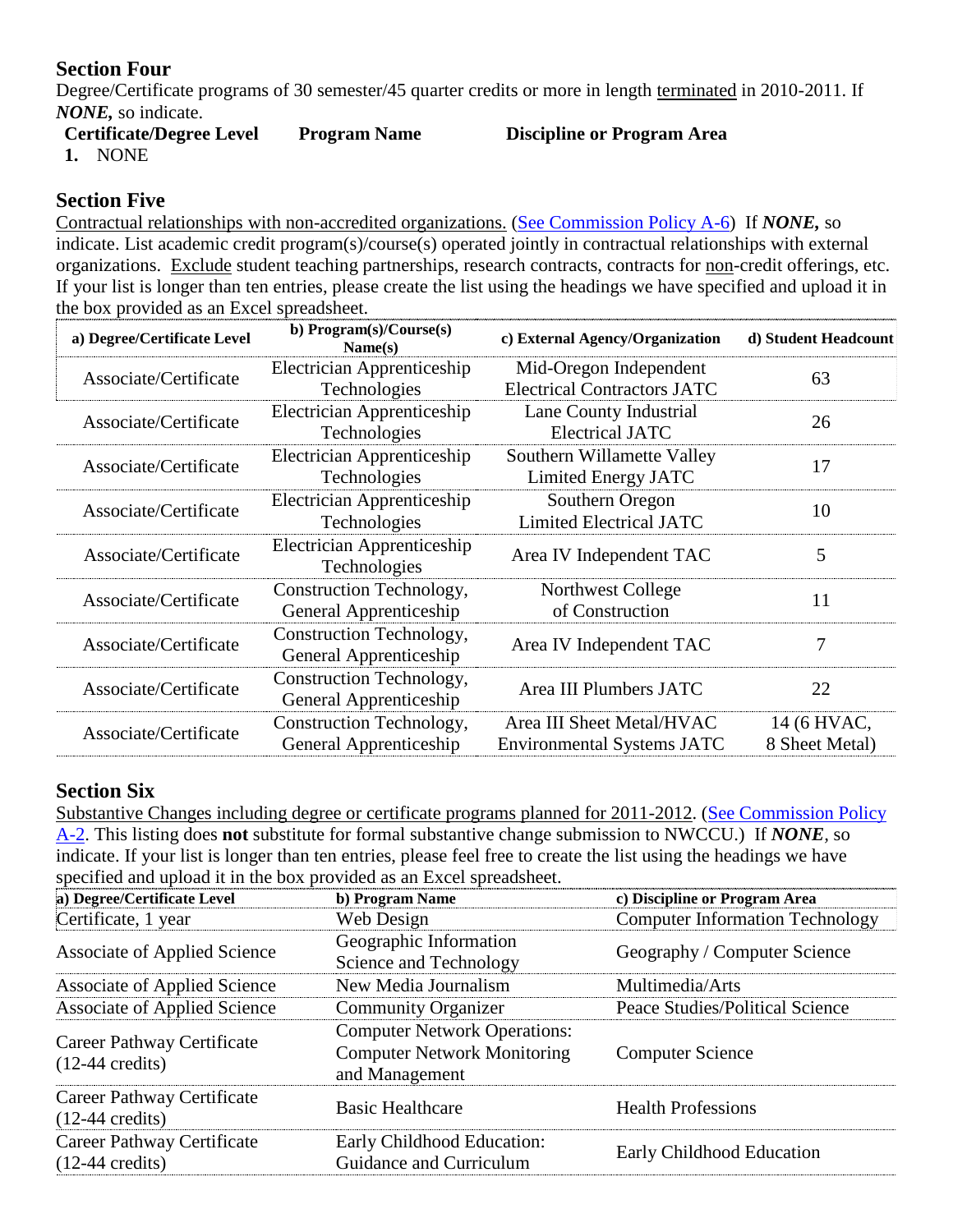| Career Pathway Certificate<br>$(12-44 \text{ credits})$ | Early Childhood Education:<br>Infant and Toddler        | Early Childhood Education |
|---------------------------------------------------------|---------------------------------------------------------|---------------------------|
| Career Pathway Certificate<br>$(12-44 \text{ credits})$ | <b>Welding Processes:</b><br>Shielded Metal Arc Welding | Welding                   |
| Career Pathway Certificate<br>$(12-44 \text{ credits})$ | <b>Welding Processes:</b><br>Wire Drive Welder          | Welding                   |

## **Section Seven**

Domestic Certificates/Degree Programs where 50% or more of the credits are offered at any Off-Campus Locations including branch, satellite, or secondary sites in or out of the institution's service area. If NONE, indicate N/A in first blank line only. If your list is longer than ten entries, please create the list using the headings we have specified and upload it in the box provided as an Excel spreadsheet. Accurate information about off-campus programs is critical to the Commission in responding to inquiries and verifying program locations to the U.S. Department of Education relative to Title IV eligibility.

| a) Location<br><b>Name</b> | b) Physical<br><b>Street Address</b> | c) Degree/<br><b>Certificate</b><br>Name/Level | d) Program<br>Name | e) Student<br><b>Enrollment</b><br>(Unduplicated)<br>Headcount) | f) On-Site Staff<br>$(Yes$ or $No)$ | g) Co-Sponsoring<br><b>Organization</b> (if<br>applicable) |
|----------------------------|--------------------------------------|------------------------------------------------|--------------------|-----------------------------------------------------------------|-------------------------------------|------------------------------------------------------------|
| N/A                        |                                      |                                                |                    |                                                                 |                                     |                                                            |

# **Section Eight**

Degree and certificate Programs of 30 semester or 45 quarter credits or more where at least 50% or more of the curriculum is offered by Distance Education. If your list is longer than ten entries, please create a list using the headings we have specified and upload it in the box provided as an Excel spreadsheet.

| a) Location<br><b>Name</b>                                  | b) Physical<br><b>Street</b><br><b>Address</b> | c) Degree/<br><b>Certificate</b><br>Name/Level     | d) Program<br><b>Name</b>             | e) Student<br><b>Enrollment</b><br>(Unduplicated<br>Headcount) | f) On-Site Staff<br>$(Yes$ or $No)$ | g) Co-Sponsoring<br><b>Organization</b> (if<br>applicable) |
|-------------------------------------------------------------|------------------------------------------------|----------------------------------------------------|---------------------------------------|----------------------------------------------------------------|-------------------------------------|------------------------------------------------------------|
| Online,<br>Telecourses,<br>and Live<br>Interactive<br>Video |                                                | Associate of<br>Arts: Oregon<br>Transfer<br>degree | General<br>Education<br>and Electives | 724                                                            | Yes                                 | N/A                                                        |

# **Section Nine**

Sites outside the United States at which your institution offers program for academic credit. Please complete this form noting **all** educational activities your institution offers abroad, separately or in cooperation with other institutions, U.S. as well as foreign. **If there are no foreign country branch operations or study-abroad programs for which your institution awards academic credit, so indicate.** 

**If your list is longer than ten entries, please create a list using the headings we have specified and upload it in the box provided as an Excel spreadsheet.**

| a) Location<br><b>Name</b> | b) Physical<br><b>Street Address</b> | c) Degree/<br><b>Certificate</b><br>Name/Level | d) Program<br>Name | e) Student<br><b>Enrollment</b><br>(Unduplicated)<br>Headcount) | f) On-Site Staff<br>$(Yes$ or $No)$ | g) Co-Sponsoring<br><b>Organization</b> (if<br>applicable) |
|----------------------------|--------------------------------------|------------------------------------------------|--------------------|-----------------------------------------------------------------|-------------------------------------|------------------------------------------------------------|
| N/A                        |                                      |                                                |                    |                                                                 |                                     |                                                            |

# **Section Ten**

[Click to review your responses to the survey.](javascript:pressedReview();) You will not be able to make changes to the review form, but will be able to go back in the survey and revise responses once you close the review page. You can print the review